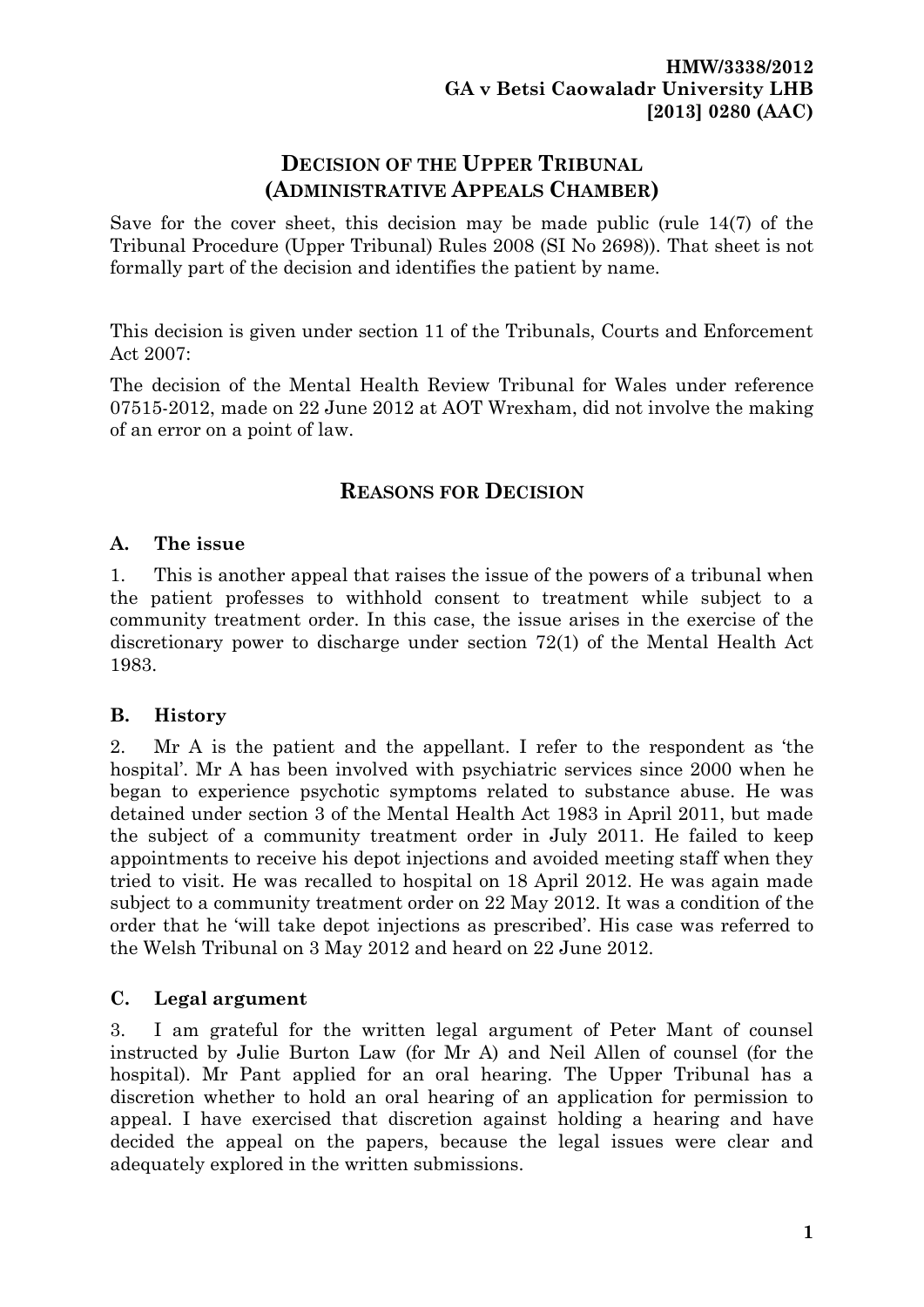# **D. The tribunal's decision**

4. The only issue that Mr Pant has argued is Mr A's lack of consent to treatment and its legal effect. I need, therefore, only deal with that aspect of the decision.

5. The case worker who represented Mr A at the hearing argued that the tribunal should direct his discharge as he was not giving true consent. He was only consenting in order to remain out of hospital and, therefore, under unfair or undue pressure. This was also a breach of his Convention right under Article 8 of the European Convention and treatment against his will under Part 4A of the 1983 Act. The tribunal rejected these arguments:

The Tribunal concludes that the Patient (at present) consents to his treatment and that he does have a choice, and that he exercises that choice at the time of administration of the depot injection. Should the Patient refuse that injection, as is his right, the Tribunal feels that he is aware of the consequences that may follow. The Tribunal unanimously agree this is **not** undue or unfair pressure but the reality of the situation.

6. The President of the Welsh Tribunal gave Mr A permission to appeal to the Upper Tribunal.

# **E. The legislation**

7. The decision to detain Mr A for treatment was governed by section 3 of the 1983 Act:

## **3 Admission for treatment.**

(1) A patient may be admitted to a hospital and detained there for the period allowed by the following provisions of this Act in pursuance of an application (in this Act referred to as "an application for admission for treatment") made in accordance with this section.

(2) An application for admission for treatment may be made in respect of a patient on the grounds that—

- (a) he is suffering from mental disorder of a nature or degree which makes it appropriate for him to receive medical treatment in a hospital; and
- …
- (c) it is necessary for the health or safety of the patient or for the protection of other persons that he should receive such treatment and it cannot be provided unless he is detained under this section; and
- (d) appropriate medical treatment is available for him.

(3) An application for admission for treatment shall be founded on the written recommendations in the prescribed form of two registered medical practitioners, including in each case a statement that in the opinion of the practitioner the conditions set out in subsection (2) above are complied with; and each such recommendation shall include—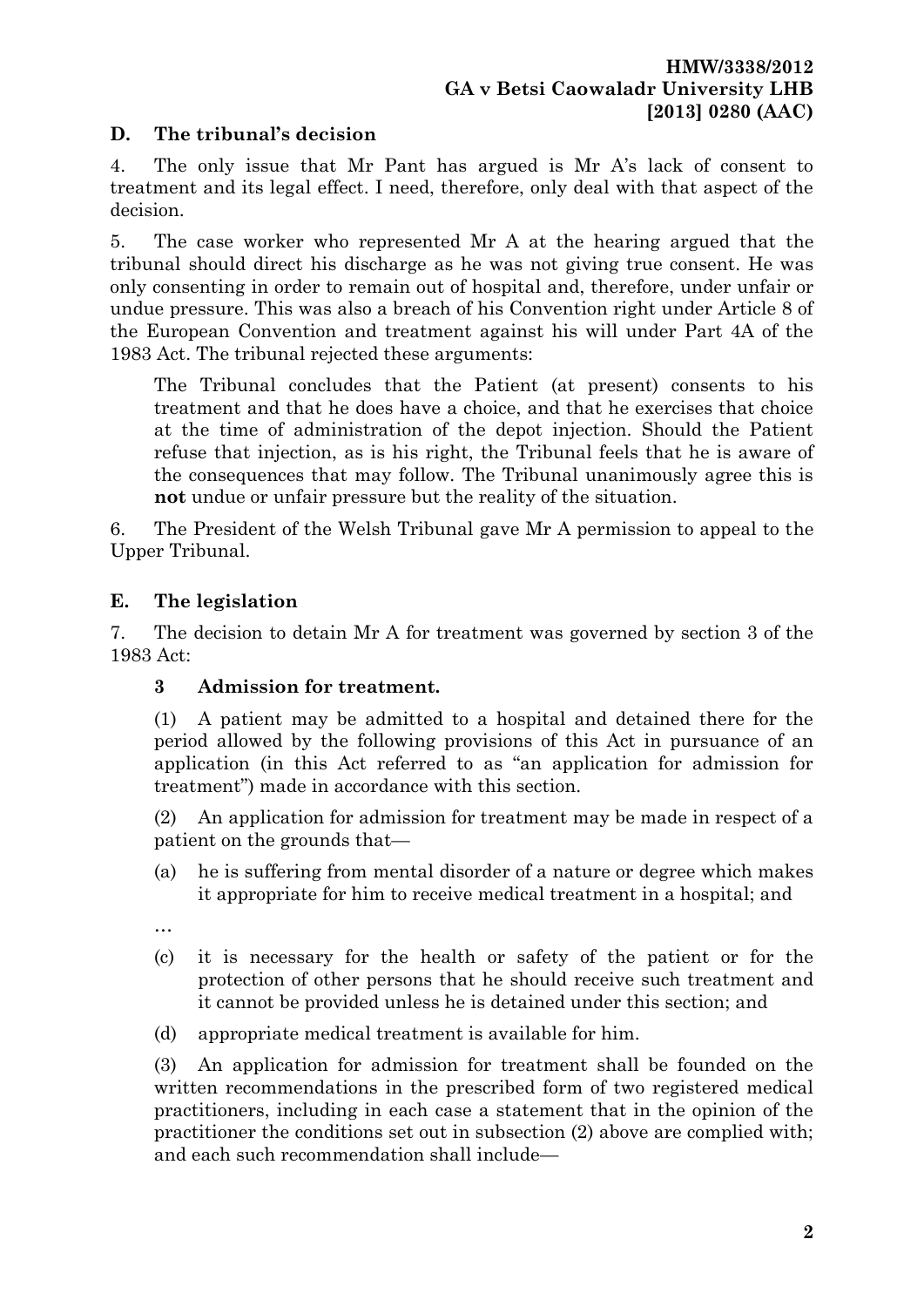- (a) such particulars as may be prescribed of the grounds for that opinion so far as it relates to the conditions set out in paragraphs (a) and (d) of that subsection; and
- (b) a statement of the reasons for that opinion so far as it relates to the conditions set out in paragraph (c) of that subsection, specifying whether other methods of dealing with the patient are available and, if so, why they are not appropriate.

(4) In this Act, references to appropriate medical treatment, in relation to a person suffering from mental disorder, are references to medical treatment which is appropriate in his case, taking into account the nature and degree of the mental disorder and all other circumstances of his case.

8. The decision to make Mr A the subject of a community treatment order was governed by section 17A:

#### **17A Community treatment orders**

(1) The responsible clinician may by order in writing discharge a detained patient from hospital subject to his being liable to recall in accordance with [section 17E](http://login.westlaw.co.uk/maf/wluk/app/document?src=doc&linktype=ref&&context=11&crumb-action=replace&docguid=I6FCE3F90AA3111DDB2038D95F3AE260C) below.

(2) A detained patient is a patient who is liable to be detained in a hospital in pursuance of an application for admission for treatment.

(3) An order under subsection (1) above is referred to in this Act as a "community treatment order".

(4) The responsible clinician may not make a community treatment order unless–

- (a) in his opinion, the relevant criteria are met; and
- (b) an approved mental health professional states in writing–
	- (i) that he agrees with that opinion; and
	- (ii) that it is appropriate to make the order–
- (5) The relevant criteria are–
- (a) the patient is suffering from mental disorder of a nature or degree which makes it appropriate for him to receive medical treatment;
- (b) it is necessary for his health or safety or for the protection of other persons that he should receive such treatment;
- (c) subject to his being liable to be recalled as mentioned in paragraph (d) below, such treatment can be provided without his continuing to be detained in a hospital;
- (d) it is necessary that the responsible clinician should be able to exercise the power under [section 17E\(1\)](http://login.westlaw.co.uk/maf/wluk/app/document?src=doc&linktype=ref&&context=11&crumb-action=replace&docguid=I6FCE3F90AA3111DDB2038D95F3AE260C) below to recall the patient to hospital; and
- (e) appropriate medical treatment is available for him.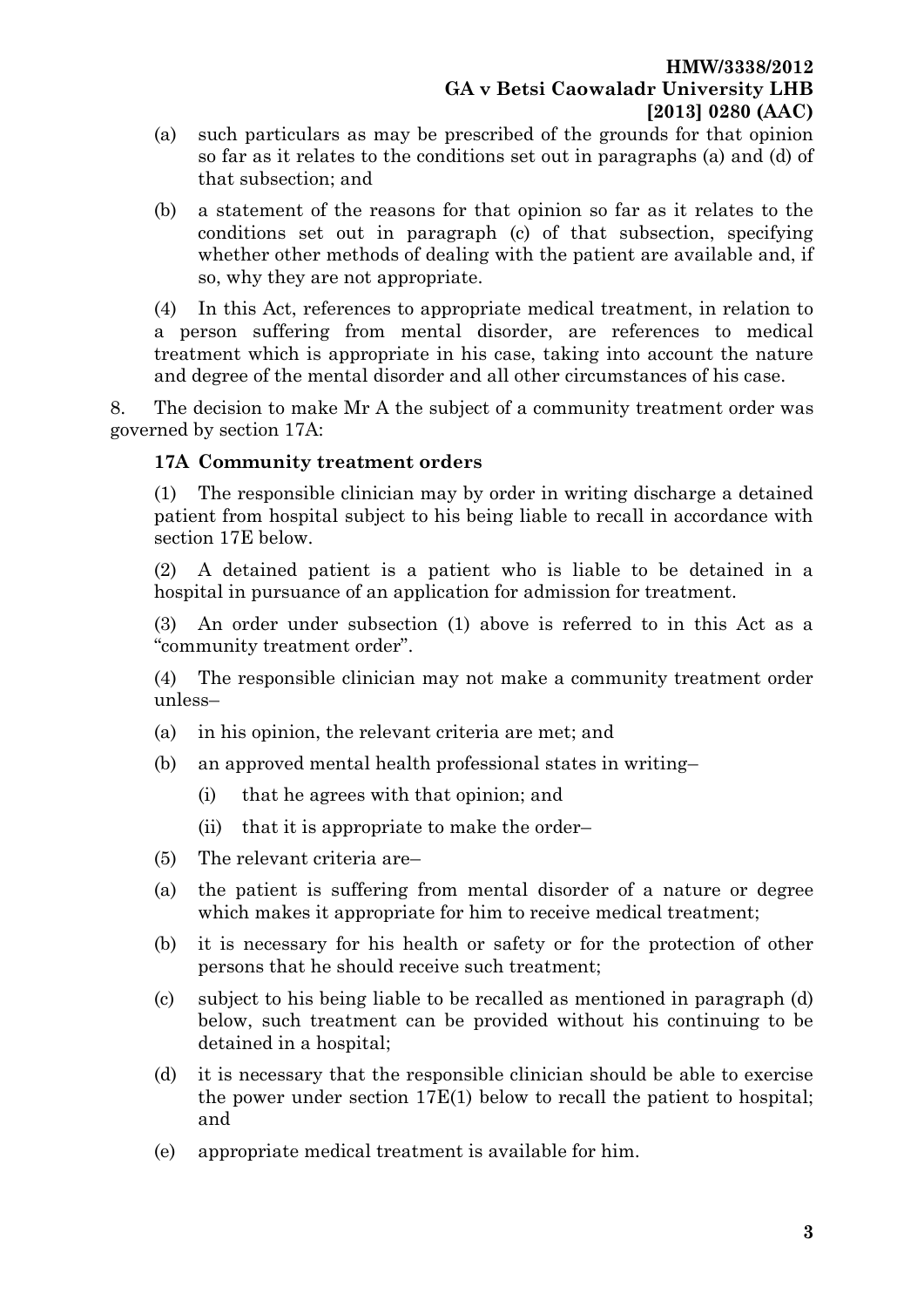#### **HMW/3338/2012 GA v Betsi Caowaladr University LHB [2013] 0280 (AAC)**

(6) In determining whether the criterion in subsection  $(5)(d)$  above is met, the responsible clinician shall, in particular, consider, having regard to the patient's history of mental disorder and any other relevant factors, what risk there would be of a deterioration of the patient's condition if he were not detained in a hospital (as a result, for example, of his refusing or neglecting to receive the medical treatment he requires for his mental disorder).

(7) In this Act–

"community patient" means a patient in respect of whom a community treatment order is in force;

"the community treatment order", in relation to such a patient, means the community treatment order in force in respect of him; and

"the responsible hospital", in relation to such a patient, means the hospital in which he was liable to be detained immediately before the community treatment order was made, subject to [section 19A](http://login.westlaw.co.uk/maf/wluk/app/document?src=doc&linktype=ref&&context=11&crumb-action=replace&docguid=I24AAB97048AE11DCB029F9561A6CCE51) below.

9. Part 4A deals with treatment of community patients, including the relevance of their consent. Section 64B provides:

## **64B Adult community patients**

…

- (2) The treatment may not be given to the patient unless-
- (a) there is authority to give it to him; and
- (b) if it is section 58 type treatment or section 58A type treatment, the certificate requirement is met.

Section 64C(2) effectively defines *authority to give treatment*:

## **64C Section 64B – supplemental**

…

- (2) There is authority to give treatment to a patient if-
- (a) he has capacity to consent to it and does consent to it;
- (b) a donee or deputy or the Court of Protection consent to it on his behalf; or
- (c) giving it to him is authorised in accordance with section 64D or 64G below.

Section 64D provides for giving treatment without consent if need be and section 64G provides for giving emergency treatment.

10. The tribunal's powers in Mr A's case were governed by section 72:

#### **72 Powers of tribunals**

(1) Where application is made to the appropriate tribunal by or in respect of a patient who is liable to be detained under this Act or is a community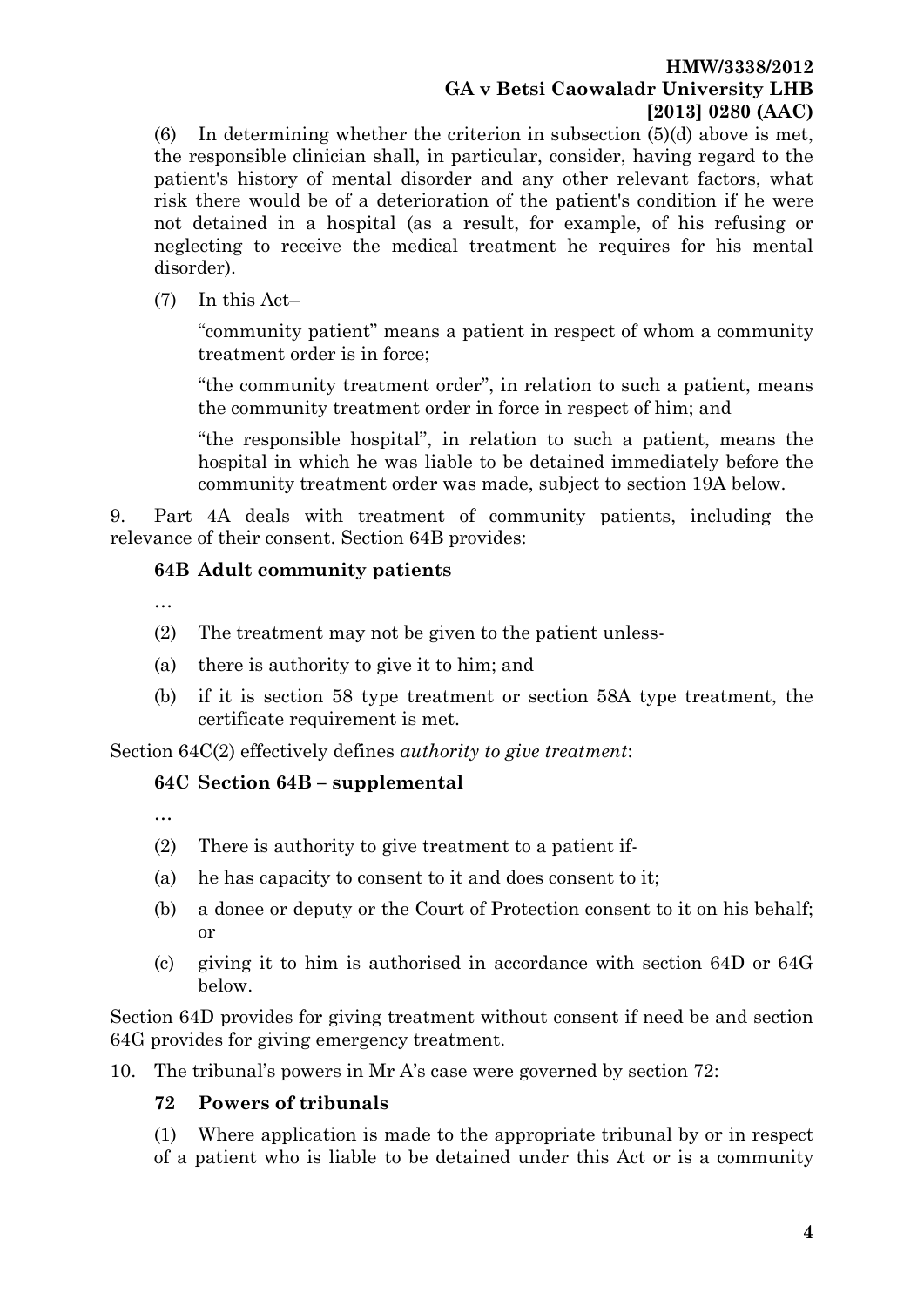patient, the tribunal may in any case direct that the patient be discharged, and—

…

- (c) the tribunal shall direct the discharge of a community patient if it is not satisfied–
	- (i) that he is then suffering from mental disorder or mental disorder of a nature or degree which makes it appropriate for him to receive medical treatment; or
	- (ii) that it is necessary for his health or safety or for the protection of other persons that he should receive such treatment; or
	- (iii) that it is necessary that the responsible clinician should be able to exercise the power under [section 17E\(1\)](http://login.westlaw.co.uk/maf/wluk/app/document?src=doc&linktype=ref&&context=5&crumb-action=replace&docguid=I6FCE3F90AA3111DDB2038D95F3AE260C) above to recall the patient to hospital; or
	- (iv) that appropriate medical treatment is available for him; or
	- (v) in the case of an application by virtue of [paragraph \(g\) of section](http://login.westlaw.co.uk/maf/wluk/app/document?src=doc&linktype=ref&&context=5&crumb-action=replace&docguid=I3FF6E970E44A11DA8D70A0E70A78ED65)  [66\(1\)](http://login.westlaw.co.uk/maf/wluk/app/document?src=doc&linktype=ref&&context=5&crumb-action=replace&docguid=I3FF6E970E44A11DA8D70A0E70A78ED65) above, that the patient, if discharged, would be likely to act in a manner dangerous to other persons or to himself.

 $(1)$  In determining whether the criterion in subsection  $(1)(c)(iii)$  above is met, the tribunal shall, in particular, consider, having regard to the patient's history of mental disorder and any other relevant factors, what risk there would be of a deterioration of the patient's condition if he were to continue not to be detained in a hospital (as a result, for example, of his refusing or neglecting to receive the medical treatment he requires for his mental disorder).

…

11. Article 8 of the European Convention provides:

*Article 8*

## *Right to Respect for Private and Family Life*

1. Everyone has the right to respect for his private and family life, his home and his correspondence.

2. There shall be no interference by a public authority with the exercise of this right except such as is in accordance with the law and is necessary in a democratic society in the interests of national security, public safety or the economic well-being of the country, for the prevention of disorder or crime, for the protection of health or morals, or for the protection of the rights and freedoms of others.

## **F. SH v Cornwall Partnership NHS Trust [2012] UKUT 290 (AAC)**

12. In this case, I decided that the First-tier Tribunal, which is equivalent to the Welsh Tribunal, had no jurisdiction under section 72(1)(c) of the 1983 Act to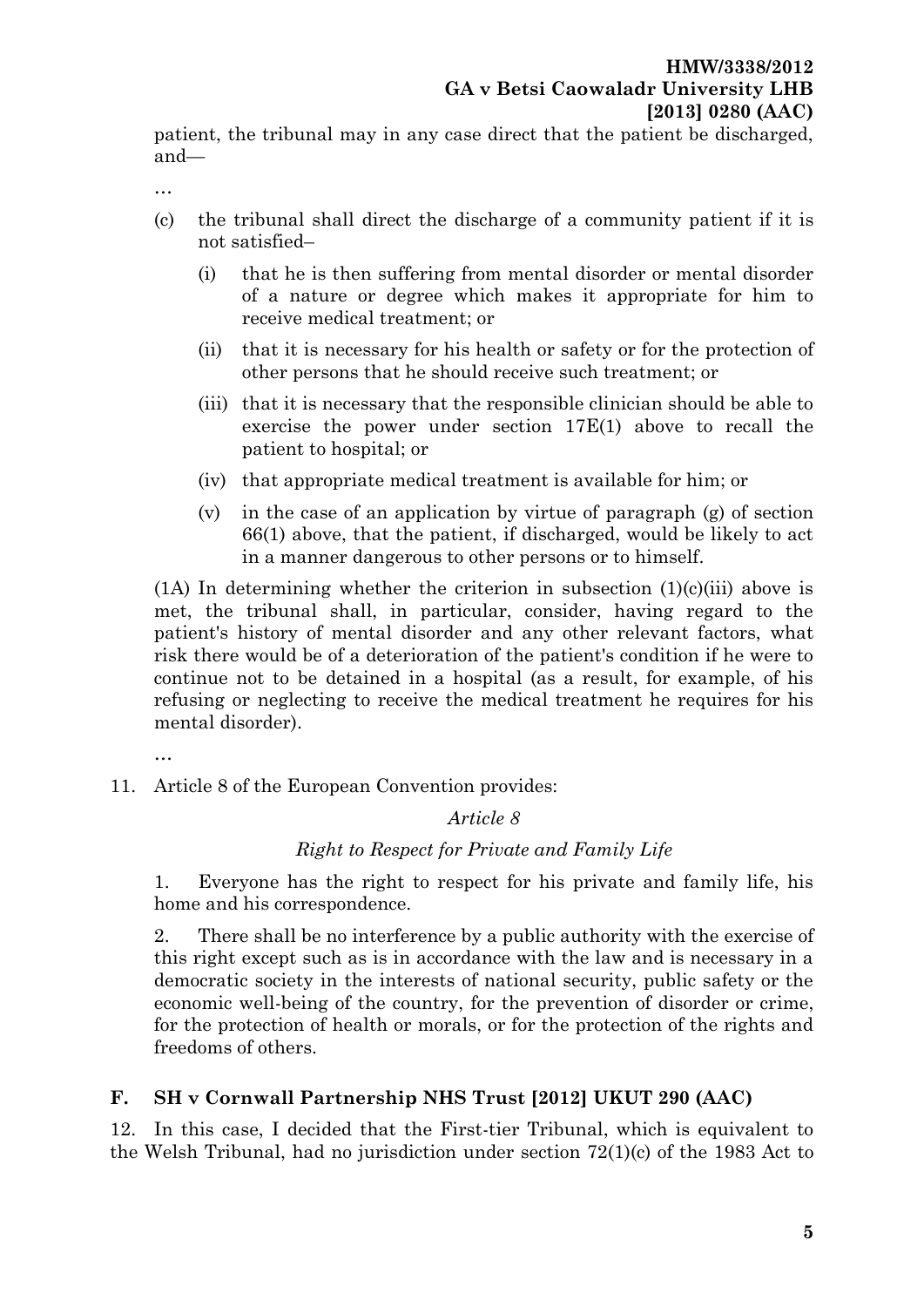deal with issues of consent to treatment when a patient was on a community treatment order. After analysing the legislation, I came to this conclusion:

16. The result is that the tribunal has the right to order the release of the patient, but no more. It does not have power to order that the patient be recalled to hospital. Nor does it have any power to direct the responsible authority to take any steps in respect of the patient's treatment, including steps to allow it to give treatment without consent. Those would be surprising limitations on the tribunal's powers, if it had jurisdiction to deal with issues of consent. The tribunal can make recommendations about treatment (as under section 72(3A)(a)), but they are powers only. It has no right to impose that recommendation on the clinical staff.

#### **G. The arguments on the appeal**

13. Mr Pant has made two submissions. Taking them together, his argument is this:

- the tribunal was wrong to find that Mr A had consented to his treatment;
- the condition requiring that he submit to treatment was unlawful;
- so the community treatment order was unlawful;
- the tribunal should have discharged Mr A under its discretionary power in section 72(3).

14. Mr A did not wish to have injections. He was only submitting to them because of the terms of the order and of the consequences of non-compliance. The condition imposed on him took no account of his right to withhold consent and if that was implied, this had not been made clear to him. Accordingly, the condition should not have been imposed and was unlawful at common law and an interference with his autonomy and private life contrary to Article 8.

15. Contrary to my decision in *SH*, the tribunal did have jurisdiction under its discretionary power to discharge Mr A in the circumstances of this case.

16. Whether Mr A consented is not merely a question of fact, but involves issues of both fact and law. His understanding and views on treatment were relevant to whether he gave effective consent. Given that his wishes were inconsistent with treatment under the 1983 Act and that he was highly unlikely to comply with medication if he were discharged, the tribunal could only have properly concluded that he did not consent and should be discharged. His consent was not informed, because he was under pressure of the consequences if he did not comply. The tribunal gave no reasons for finding that Mr A was not subject to unfair or undue pressure.

17. Mr Allen's argument, in so far as relevant, is this:

- the tribunal has no jurisdiction to adjudicate on issues of consent;
- *SH* was rightly decided and applied to the discretionary power in section  $72(1)$  and not just to section  $72(1)(c)$ ;
- it would be bordering on the perverse if the tribunal had jurisdiction to consider consent in respect of one power but not in respect of another;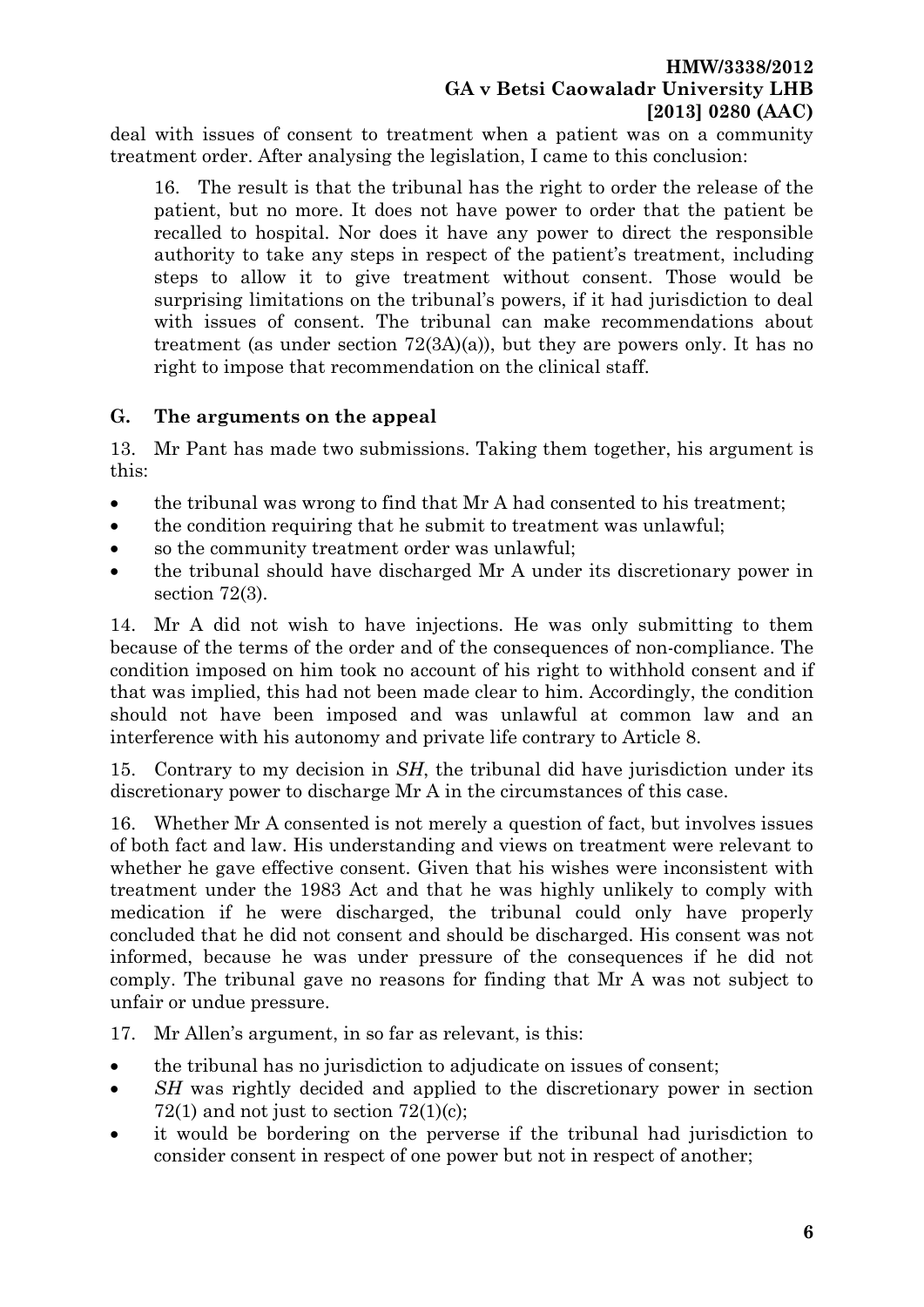- discharge could not automatically follow, even if the order had not been validly made;
- it was not open to the Upper Tribunal to disturb the tribunal's finding on consent;
- there is no valid analogy between conditional discharge and a community treatment order;
- recall and section 17 leave was perhaps more appropriate than a community treatment order for Mr A.

# **H. Analysis**

18. I deal with this case *for the sake of argument only* on the assumption that Mr A did not give informed consent to the condition in the community treatment order or to receiving treatment under that condition. I also assume, again for the sake of argument only, that the tribunal's finding that he did consent was perverse.

19. That leaves me to decide how the tribunal should exercise its discretionary power in section 72(1) to discharge Mr A in view of his lack of consent. Having read and reconsidered my reasoning in *SH*, I still agree with it. The only issue is whether it applies to the discretionary power as well as to the duty in section 72(1)(c).

20. The duty to discharge under section 72(1)(c) is defined by reference to the key factors of mental disorder, protection and treatment. My reasoning was based around those factors and showed that the issue of consent to the delivery of treatment did not arise as a matter of jurisdiction.

21. The same reasoning cannot apply to the residual discretionary power. It allows a tribunal to direct discharge even when this is not required by section 72(1)(c). It must therefore allow the tribunal to take account of factors other than the criteria that justify detention. Otherwise it would be redundant. It is not possible as a matter of interpretation to exclude issues of consent from the jurisdiction of the tribunal in exercise of that power. However, that is not the end of the matter.

22. Mr Allen hit the point when he used the concept of perversity. The discretionary power is not limited by the three key factors of mental disorder, protection and treatment that are found in section  $72(1)(c)$ . It may be exercised even if those conditions for detention remain satisfied. Indeed, it is only relevant if those conditions are satisfied. To emphasise: the discretionary power only arises when the patient requires treatment and should be subject to recall by the responsible clinician. If the tribunal is nonetheless to justify discharge, logic requires that it must be satisfied that the identified needs for treatment and protection can be properly catered for. Any other decision would be selfcontradictory and perverse.

23. A tribunal exercising its discretionary power must act consistently with the logic of its reasoning. Having decided that the patient does require treatment and should be subject to recall, it will have two options. One is to refuse to discharge the patient, who then remains subject to the 1983 Act and the powers of recall,